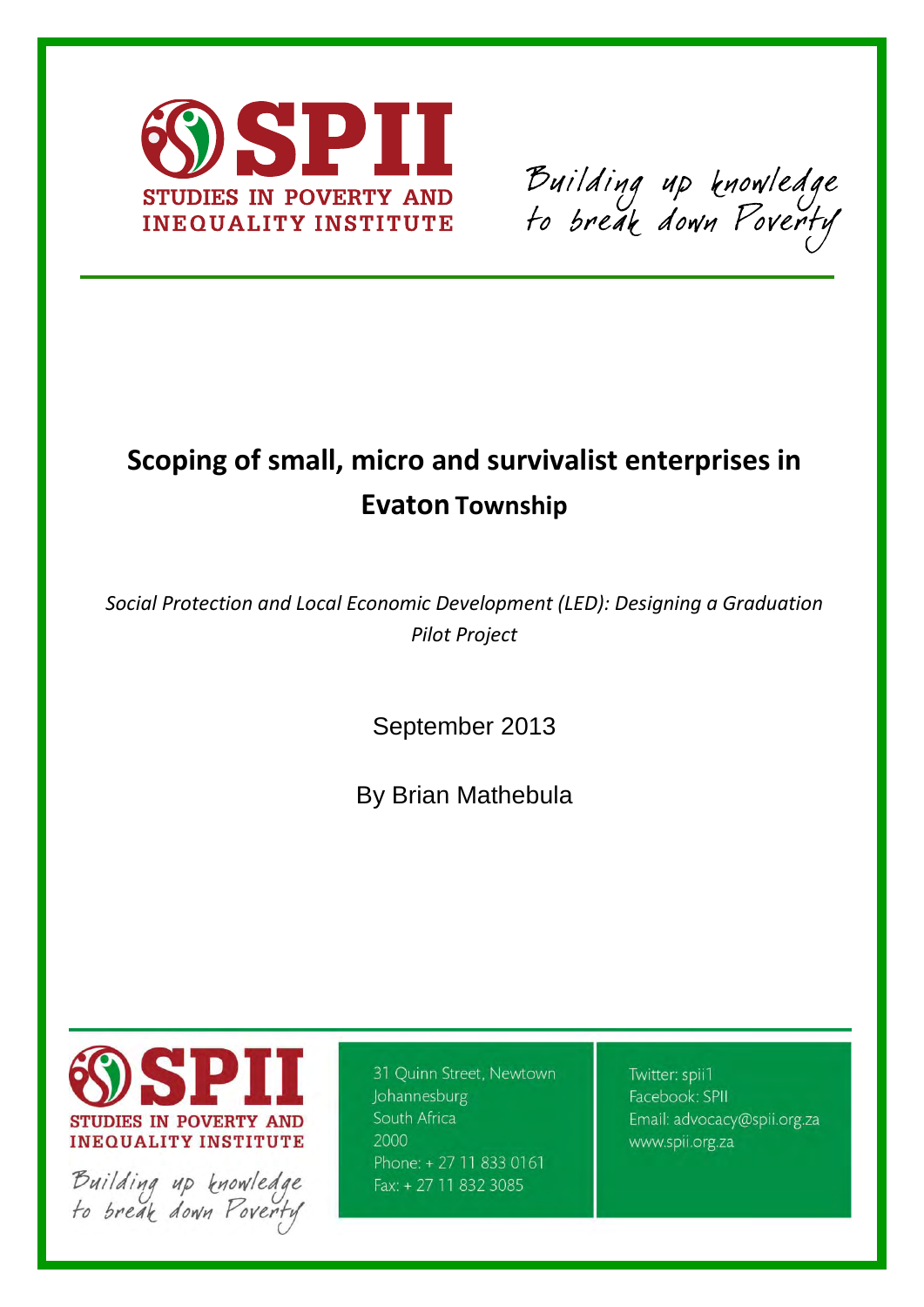# Preface and Acknowledgements

The Studies in Poverty and Inequality Institute is an independent think tank that focuses on generating knowledge, information and analysis in the field of poverty and inequality studies.

The scoping of existing mirco and survivalist enterprises in Evaton Township was undertaken as part of the "Social Protection and Local Economic Development (LED): Graduation Pilot Design" project. The objective of this project is to adapt the Bangladesh Rural Advancement Committee's (BRAC) graduation model within the South African context. This scoping exercise forms a key part in the design of the pilot project as it sought to investigate the link between social protection and economic generating activities in the proposed pilot area, also in Evaton.

This work is funded by the Ford Foundation whose funding contribution to this research is gratefully acknowledged.

This data from this scoping exercise was collected by Mpho Phungioyo, Makgauta Yase, Tokoloho Chabalala, Modeihi Lekepetsi and Andile Habe. This report was written by Brian Mathebula.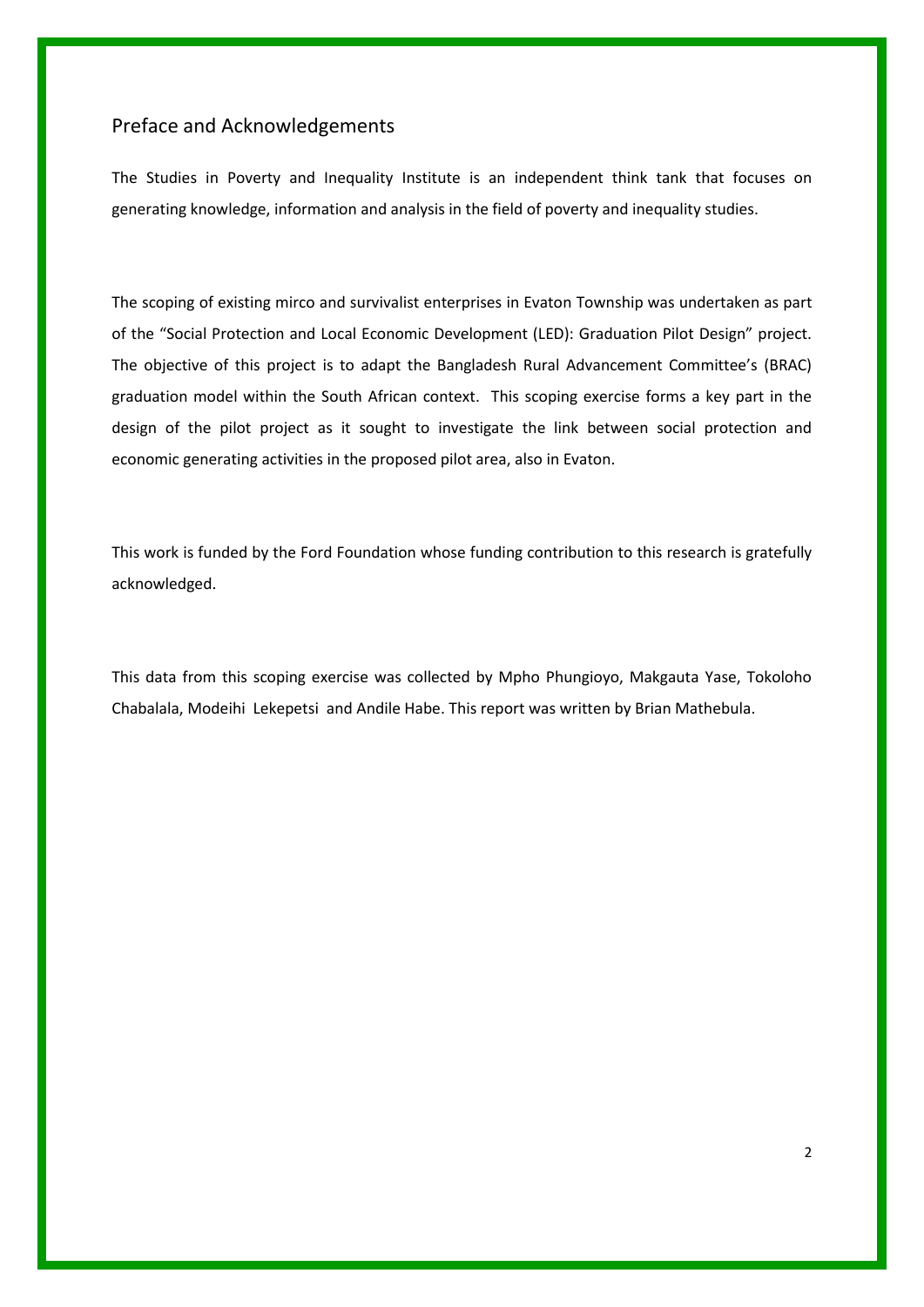# **1. Introduction and contextual background**

The following report forms part of the planning phase for the adaptation of the "graduation" concept by the Studies in Poverty and Inequality Institute (SPII). The graduation model focuses on carefully sequenced safety nets, livelihood strategies and access to finance. The concept has come to represent an innovative and direct approach for addressing extreme poverty. Through sequenced interventions, the Bangladesh Rural Advancement Committee's (BRAC) model aims to create pathways for the poorest of the poor to move out of extreme poverty. Currently, there are over ten pilot programmes in different countries and contexts that are based on this model. Impact evaluation studies have been undertaken on the impact of the graduation model on programme participants.<sup>1</sup>

SPII is currently designing a pilot programme which builds on the achievements of the building blocks from the BRAC graduation model. The BRAC graduation model is built on the following: Firstly, targeting: BRAC purposely selects or identifies the poorest households, and excludes those that are better off, secondly, consumption support: this is meant to create a peace of mind for participants as they are selected into the program. Consumption support is provided through cash or directly as food to selected participants in the program, thirdly, savings: considered to be the core of the graduation model. Saving enables poor people to manage risk, build resilience, and reduce the likelihood of having to sell assets in the event of exogenous shocks to the economy. Fourthly, asset Transfer: an asset transfer is meant to assist programme participants to jump-start a sustainable economic activity, lastly, skills training and regular coaching: involves regular visits by program staff, and it is considered to be pivotal for the success of the programme. This is done through weekly visits to participating households.

However, Huda (2012) argues that there are signs that if participants of the 'graduation' programmes are not linked with the national social security system, it becomes difficult for participants to sustain the achievements or impacts post-graduation program. It is with this in mind that SPII aims to leverage lesson from other international pilot project. What strengthens the case to motivate for a graduation concept styled graduation project is that in the South Africa the programme would be building on an existing and international lauded government cash transfer system, with over 16 million recipients. In their book "Just Give Money to the Poor", Barrientos and Hulme (2010) argue that direct government cash transfers provide a consistent and predictable source of income and have an excellent record of getting small sums of cash to those in need.<sup>2</sup>

 $^1$  Work by CPS (2004), Karlan and Zinman, (2008), Hashemi and Montesuoiu, (2011) show that over a period of 18-24 months, the project is able to strengthen participant's livelihood strategies and people are able to graduate over 24 months out of extreme poverty.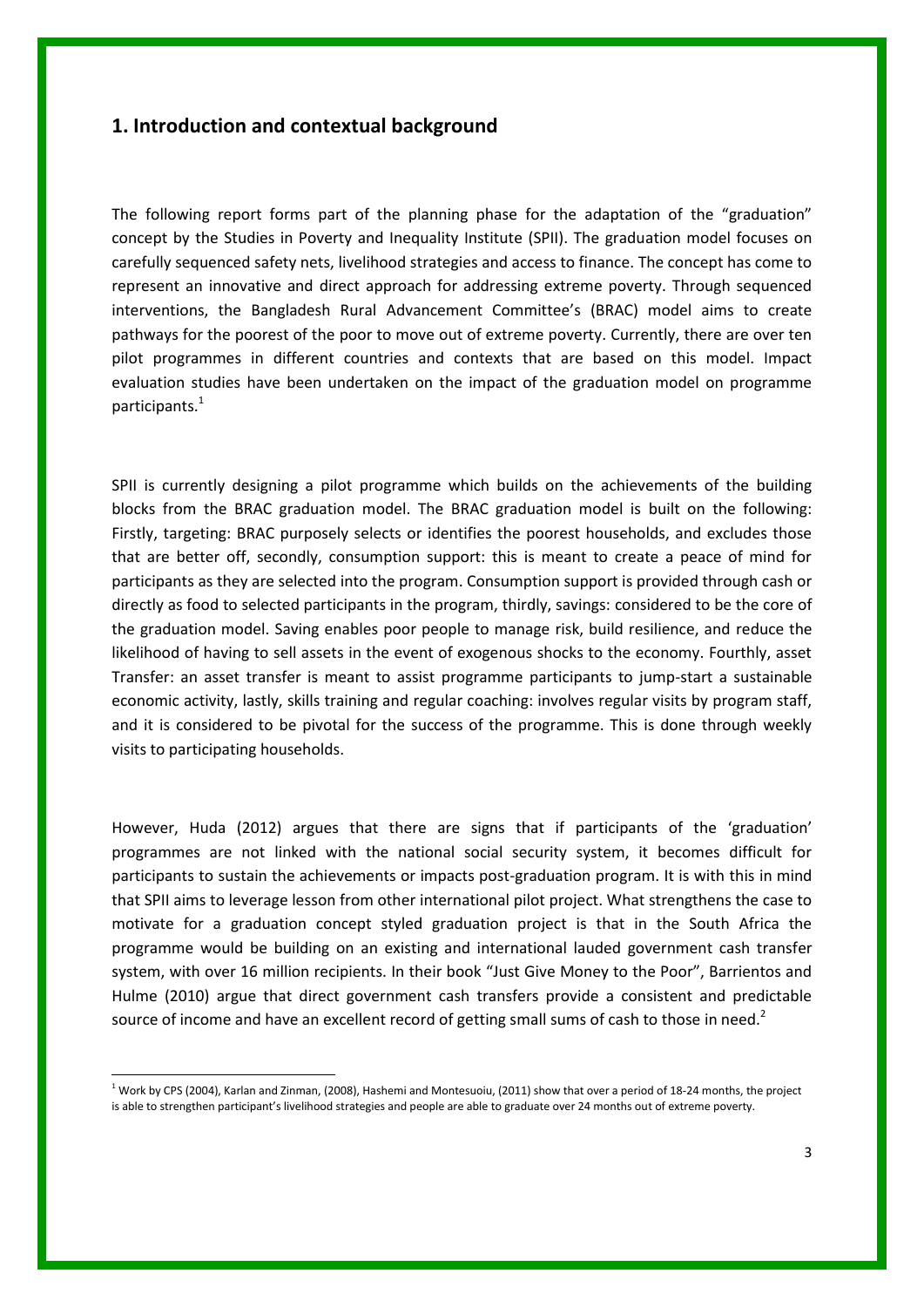*The Social Protection and Local Economic Development: Graduation Pilot<sup>3</sup>* Project is SPII's adaptation of the BRAC graduation model, and it aims to link social protection, in this instance, the Child Support Grant (CSG) and economic generating activities in the informal economy. In order to achieve this, the project aims to test the efficacy of tailored interventions such as Life Skills training, basic management skills training, financial literacy training, savings, mentoring and incubation and linking with existing state and private sector for micro and survivalist enterprises owners operating in the informal economy over a period a 24 month period. Through targeted sequenced interventions at an enterprise level, micro and survivalist enterprises in households that receive a CSG in Evaton, graduate after 24 months from their survivalist nature into resilient enterprises, and their incomes breach the means-tested CSG threshold.

This report covers interviews conducted with micro and survivalist enterprises in Evaton Township<sup>4</sup>, the site of the proposed graduation pilot project. This report represents the results of interviews with 346 micro and survivalist enterprises operating in the informal economy in Evaton Township. Questionnaires and interviews were used as a means of obtaining data, and focused on asking people rather than observing. Critical to the questionnaires and interviews was to establish the linkages between social grants recipients and economic generating activities. This research is a scoping exercise for the design of the project and tailoring of interventions, and as result, not all individuals and enterprises that operate in the informal economy in Evaton were interviewed.

The following report will provide an analysis of the data gathered and more importantly, it will also highlight some of the challenges experienced by those who operate in the informal economy.

# **2. Methodology**

Selected enterprise owners were selected on availability and willingness to participate in the interview. However, interviewees had to be the owner of a micro and survivalist enterprise operating in the informal economy<sup>5</sup>. A micro-enterprise, the turnover is less than the value added tax (VAT) registration (that is, R150 000 per year). These enterprises usually lack formality in terms of registration. They include, for example spaza shops, minibus taxis and household industries, and they employ no less than 5 people. A survivalist enterprises, the income generated is less than the minimum income standard or poverty line. This category is considered pre-entrepreneurial, and includes hawkers, vendors and subsistence farmers. In practice, survivalist enterprises are often categorised as part of micro-enterprise sector. <sup>6</sup> According to the International Labour Organisation (ILO) (2002), the informal economy refers to "all economic activities by workers and economic units

<sup>&</sup>lt;sup>3</sup> For the full project design please go to **www.spii.org.za** 

<sup>&</sup>lt;sup>4</sup> Evaton is peri-urban area located 60 kilometres south of Johannesburg, Gauteng Province.

<sup>&</sup>lt;sup>5</sup> The informal economy is sometimes referred to as the second economy. The second economy term is used to highlight the levels of marginalisation in comparison to the formal sector and support levels afforded.

<sup>6</sup> See Barrientos and Hulme (2010)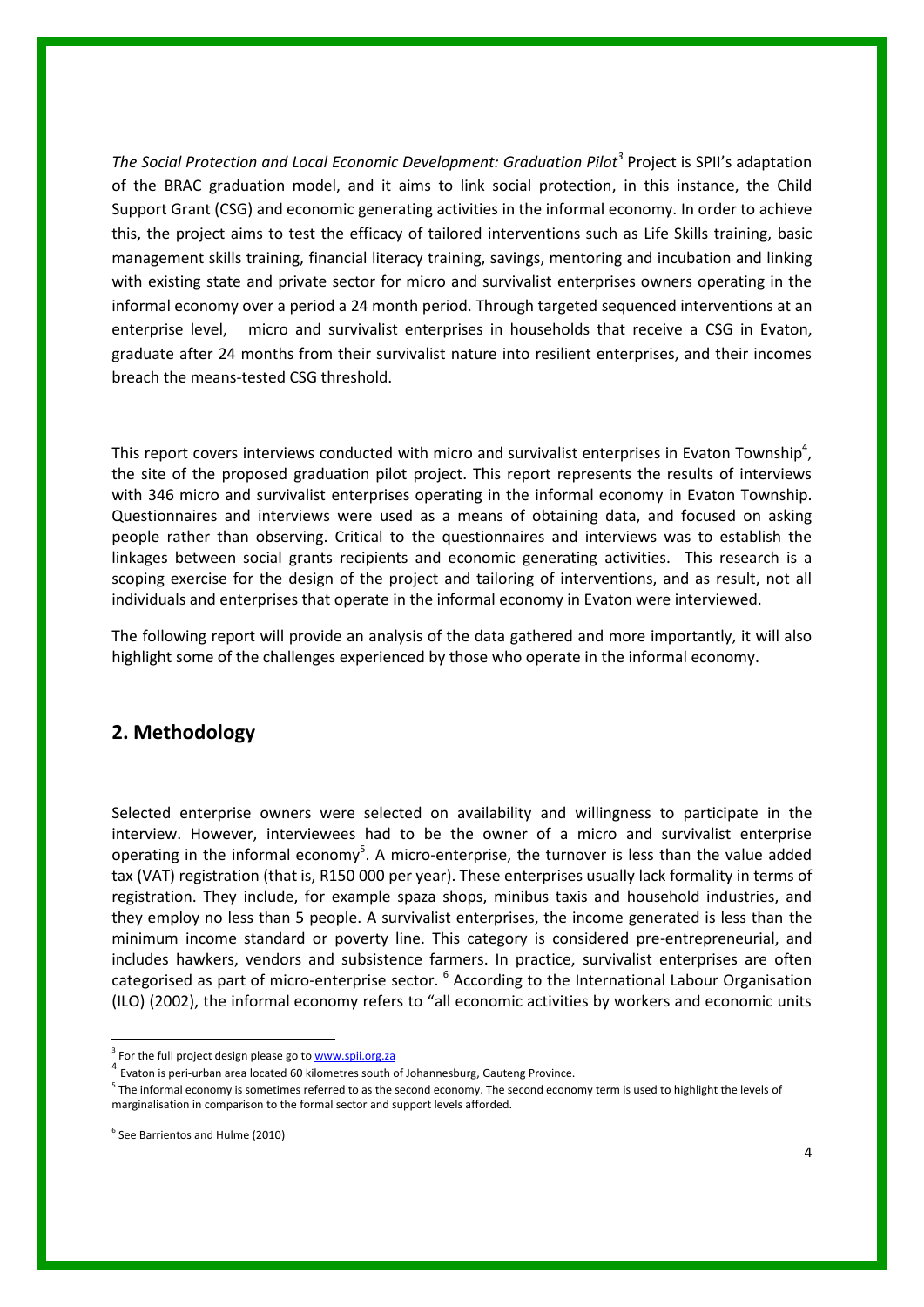that are in law or practice-not covered or insufficiently covered by formal arrangements. Their activities are not included in the law, which means that they are operating outside the formal reach of the law; or they are not covered in practice, which means that-although they are operating within the formal reach of the law, the law is not applied or not enforced; or the law discourages compliance because it is inappropriate, burdensome, or imposes excessive costs."<sup>7</sup>

Due to the nature of the data that the scoping exercise on micro and survivalist enterprises wanted to for the proposed pilot project in Evaton Township, it was important to use a surveys, through a questionnaire and interviews. Questionnaires were supported by interviews by researchers, as it allowed for the interviews to complement the questionnaire. Neuman (1994) points out that every data collection, including the survey, is only an approximation to knowledge. Each provides a different glimpse of reality, and all have limitation when used alone. In this scoping exercise, questionnaires and interviews were used to gather data. Questionnaires and interviews<sup>8</sup> provide means of obtaining data by asking people rather than by observing how behave. As a shortened method of data collection, use of these instruments is a practical way to gather data.

# **3. Site Description**

A contextual background of Evaton Township is provided using the Household Expenditure Survey (HES)<sup>9</sup> that was undertaken with 142 households in the area. The Household Expenditure Survey was undertaken by the Studies in Poverty and Inequality Institute (SPII) in cooperation with Statistics South Africa between March 2011 and April 2012.

Evaton Township falls under Emfuleni local municipality which forms part of the greater Sedibeng District Municipality. Evaton Township is a peri-urban area, which is a term used to define a systematic process of urban growth that involves the movement of people towards the rural surroundings of cities. Peri-urban areas are characterised by landscapes that have both urban and rural social and economic activities. The total population of Evaton is 111,641, with approximately 33,299 households, with an average household size of 3.5.The Evaton area is made up of 7 suburbs, namely Biverly Hills (population of 1,902), Evaton Central (population of 55,442), Evaton Small Farms (population of 22,088), Evaton West (population of 5,189), Sebokeng Unit 3(population of 6,559) and Sebokeng Unit 7 (population of 5,584). $^{10}$ 

<sup>&</sup>lt;sup>7</sup> See International Labour Organisation (ILO) (2002)

 $8$  There is one major difference between the questionnaire and the interview. While the questionnaire consists of a set of questions and the respondent answers on paper himself, the interview consists of an interviewer asking the questions and recording the responses.

 $^9$  142 households were part of the Household Survey that looked at the coping mechanism and consumption patterns of these households. The Household Survey also included a food basket, which households filled in all the food and non-food items that households spent their money on.

<sup>&</sup>lt;sup>10</sup> Demacon, Evaton Local Economic Development Plan, 2009.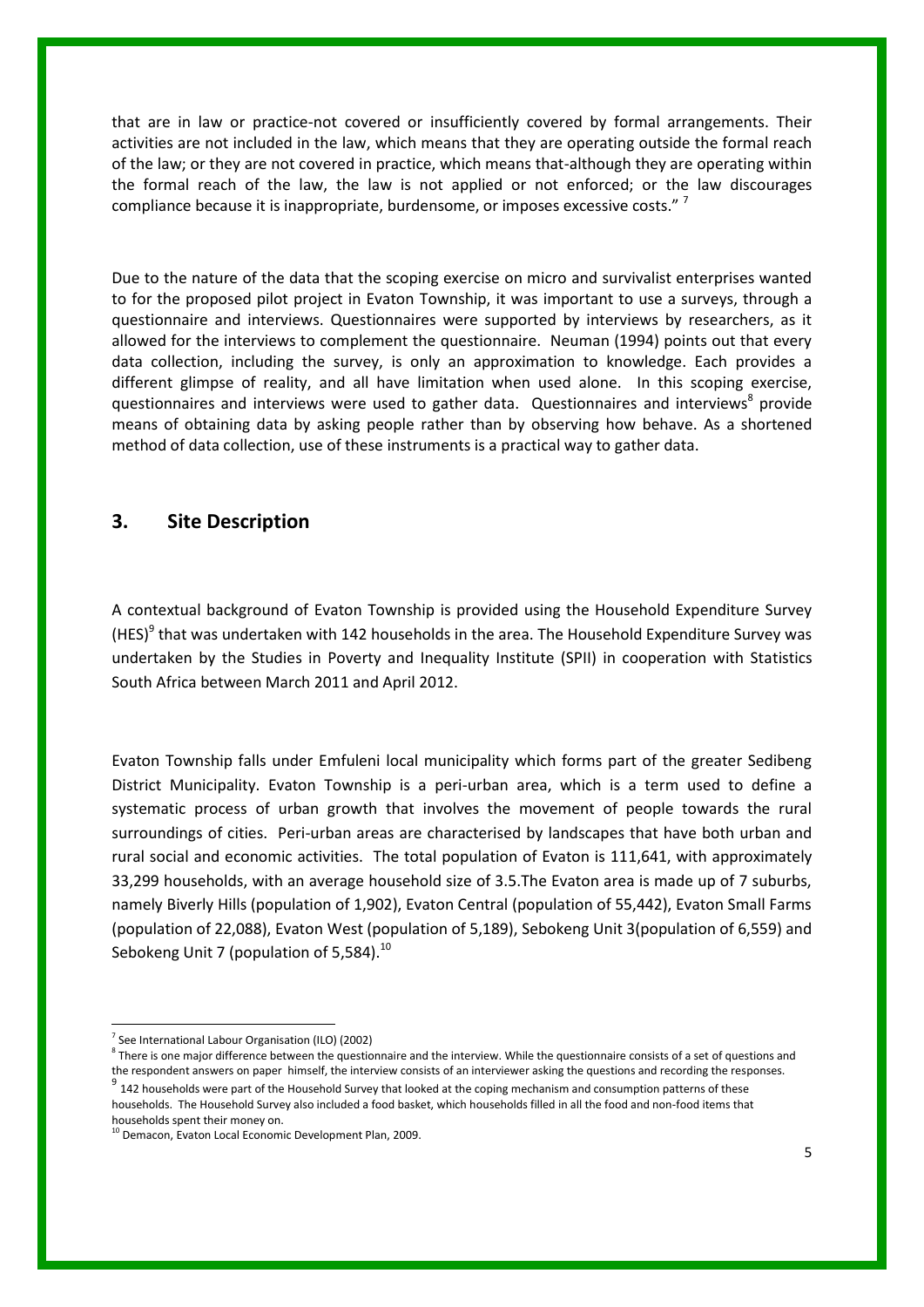## **Figure 1:** Type of dwelling



**Source:** SPII Household Expenditure Survey (HES) (2011-2012), Own analysis.

Figure 1 indicates the type of dwellings that make up Evaton. The figure also indicates that 75% of household have concrete structures on a separate stand/yard. Evaton is a growing township with new residents moving into low cost government provided houses or informal dwellings. A large part of the township is made up of residents who have settled in the area for a long time, thus have built their own houses or bank financed their homes.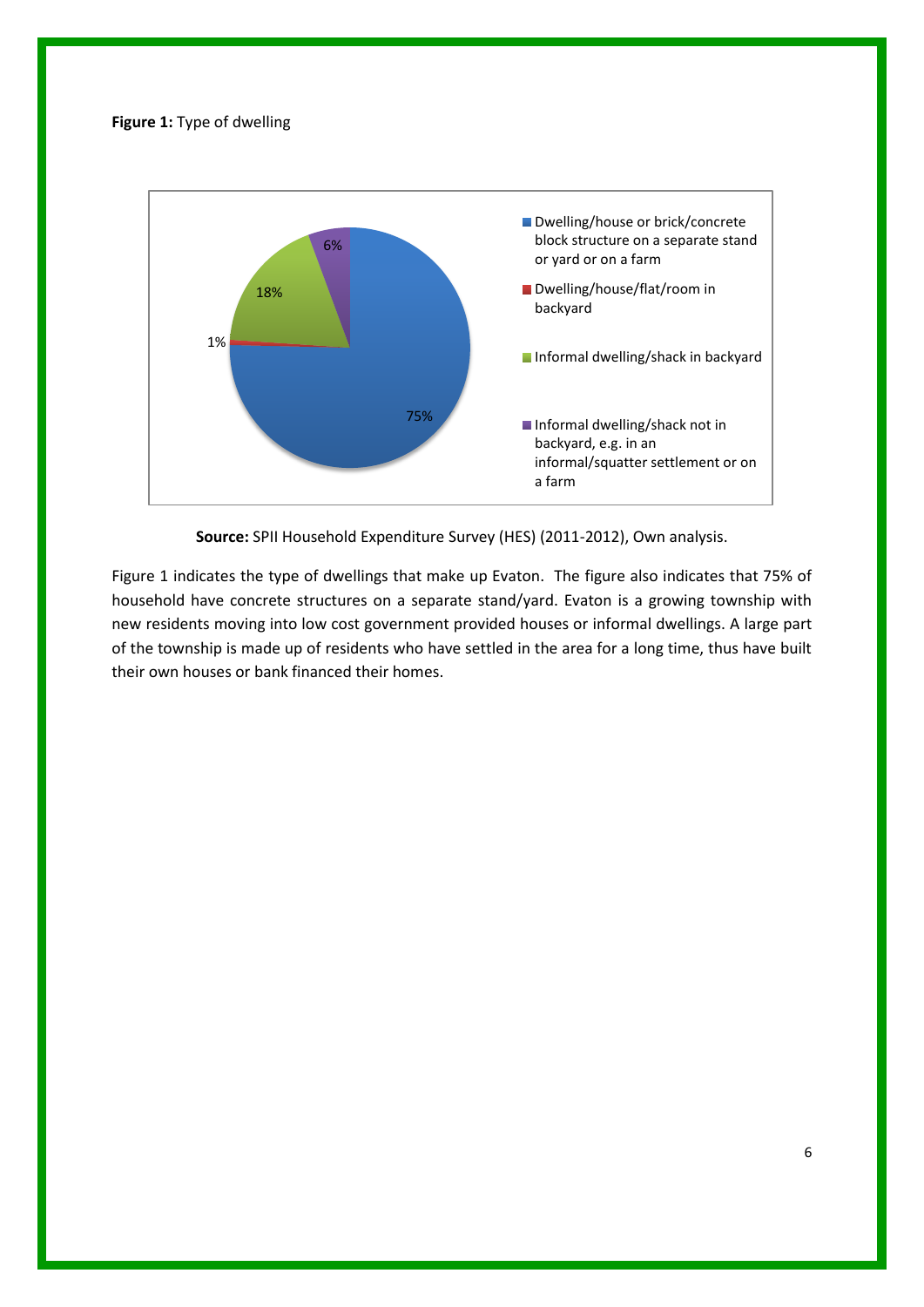**Figure 2:** Main sources of income



**Source:** SPII Household Expenditure Survey (2011-2012), Own analysis

Figure 2 above provides information on the main sources of income within households. 47% of households are receiving the majority of income through salaries and wages. Whilst, 36% of households reported that social welfare, as in social grants was their main source of income. 10% reported that their main source of income was accrued through business or professional practice.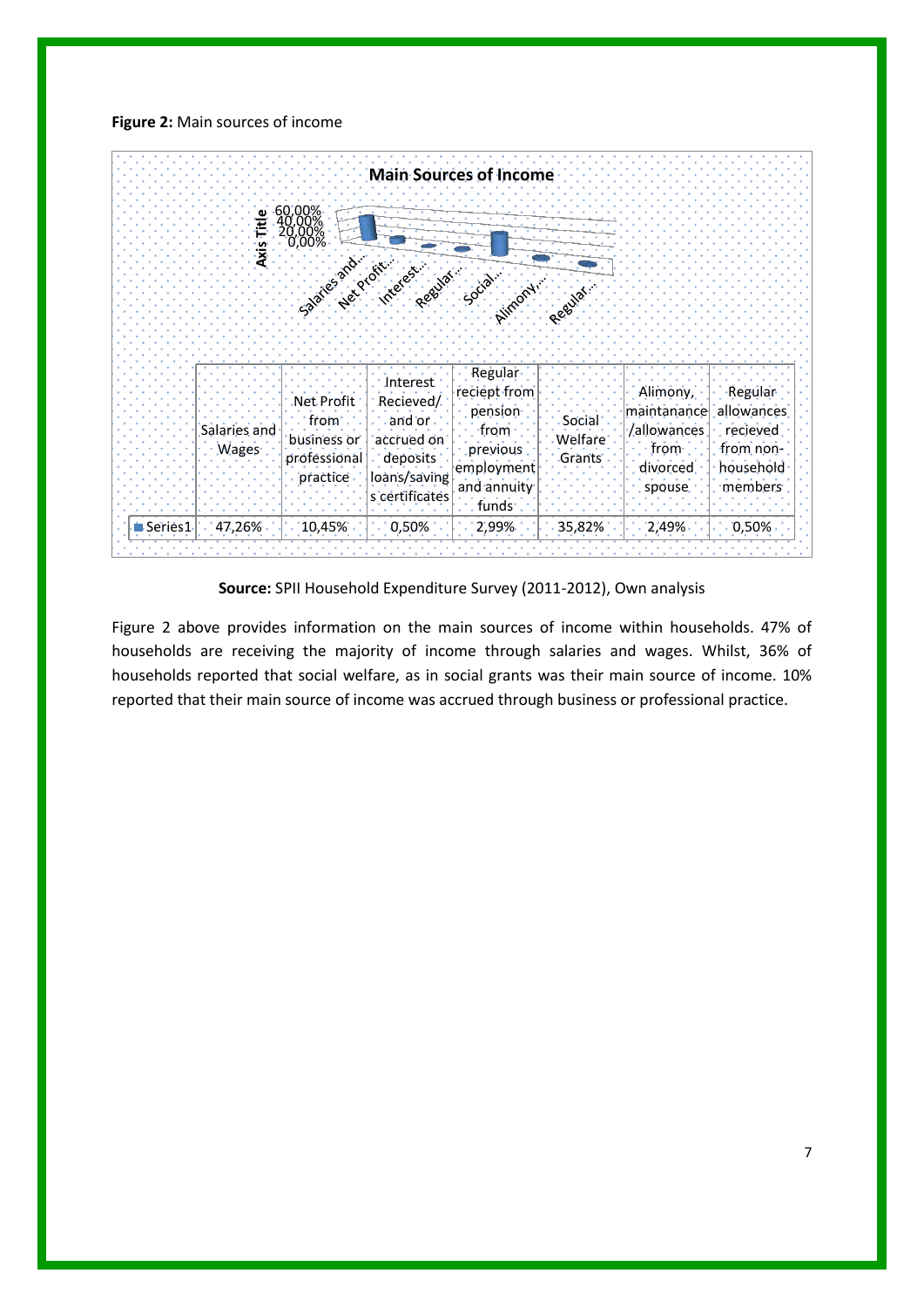



Source: SPII Household Expenditure Survey (2011-2012), own analysis.

The chart above provides information on the different types of social grants that are received by households who formed part of the survey. 55% indicated that they had someone within the household receiving a Child Support Grant (CSG), whilst 26% indicated that they had a recipient of the Old Age Grant (OAG), and 16% indicated to have a recipient of the Disability (DG). Lastly, 3% indicated to have a recipient of the Forster Care Grant within the household.

 $\overline{a}$ 

<sup>&</sup>lt;sup>11</sup> Old age Grant (R1200=R20 if older than 75), Disability Grant (R1200), Child Support Grant (R280), Foster Care Grant (R770).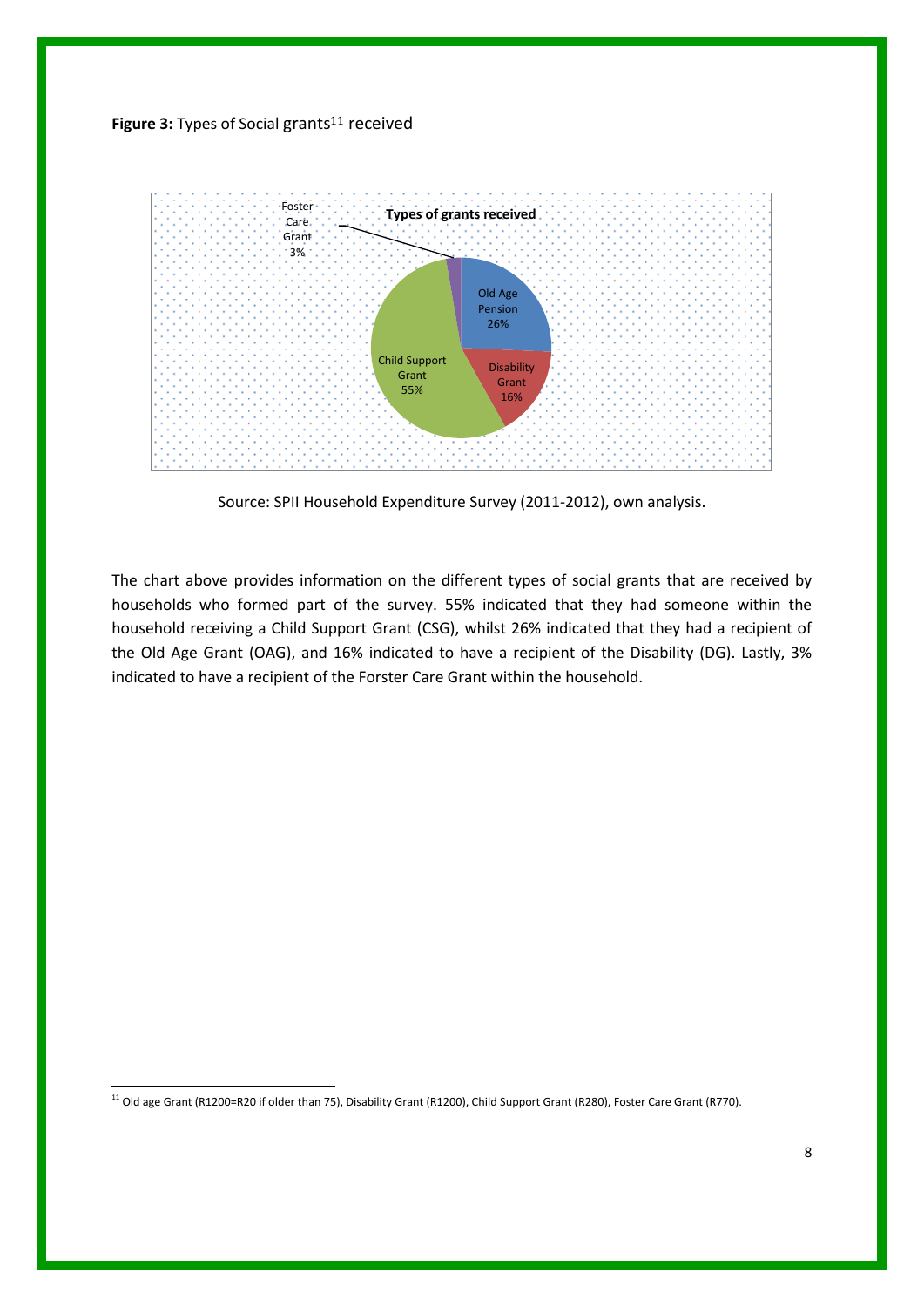# **3. Findings**

## 3.1 **Figure 5**: Gender



**Source:** SPII's of micro and survivalist enterprises in Evaton, (own analysis).

The above graph provides gender specific information of the interviewed enterprise owners. Out of a total of 344 enterprise owners, 182 (52%) were made up of males, whilst 162 (42%) were females. The graph shows that although there are more men, there number is not significantly higher.

# 3.1 **Figure 6:** Education Level of Enterprise Owner



**Source:** SPII's of micro and survivalist enterprises in Evaton, (own analysis).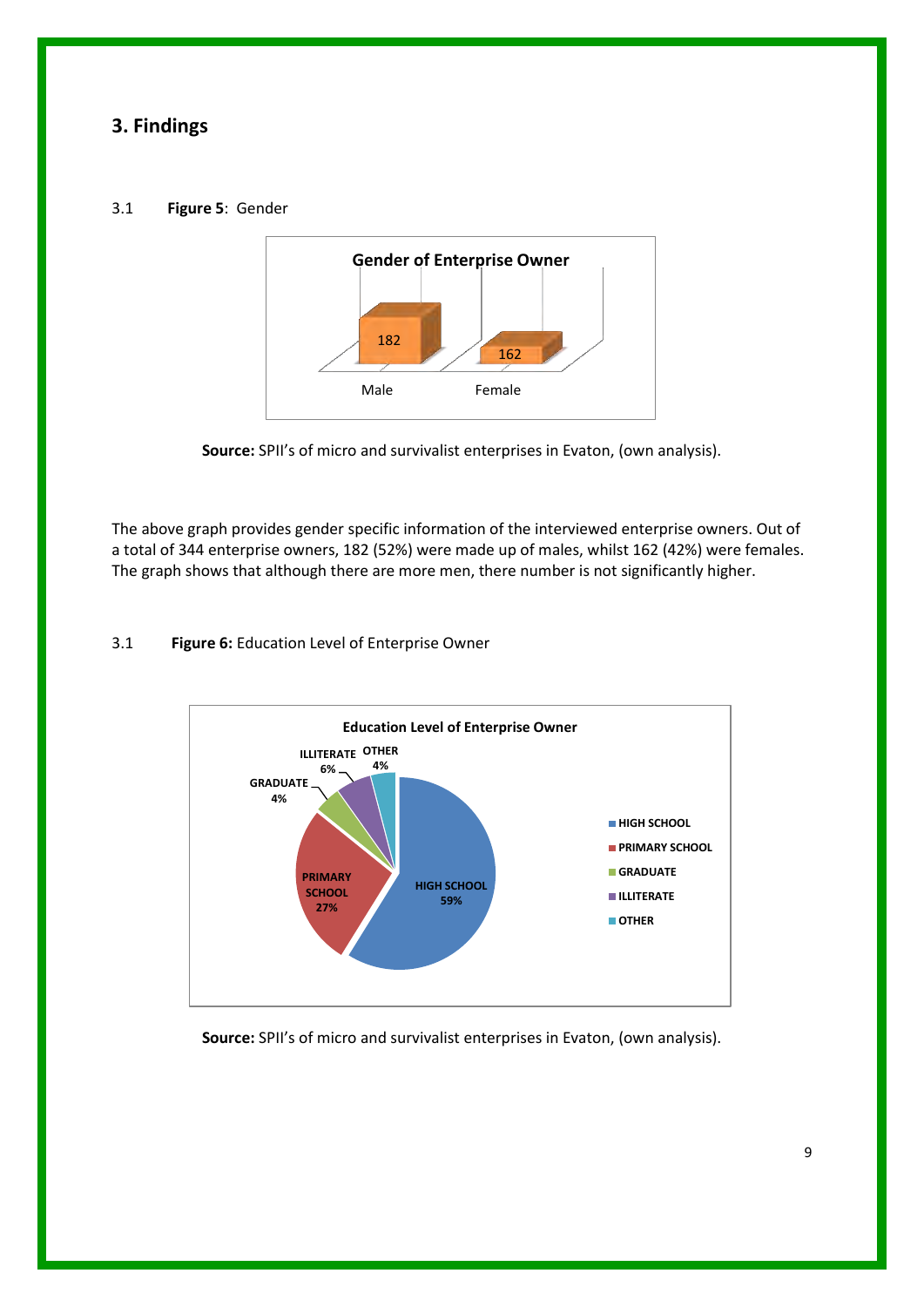The chart above provides information on the highest levels of education attained by interviewed enterprise owners. Those who have attained high school qualification make up the largest numbers of people interviewed with 59%, followed by those who have completed primary school with 27%. Those who are illiterate made up 6% of the interviewed responses, whilst those are graduates or have higher learning qualifications made up 4%. Amongst the interviewed enterprises owners, 4% of them indicated that they had some form of qualification, such as attending a workshop, hair salon training etc. This chart provides brief background of the level of education, and it also shows the low levels of education for interviewed enterprise owners.



# 3.3 **Figure 7**: Households receiving grants

**Source:** SPII's of micro and survivalist enterprises in Evaton, (own analysis).

The above graph provides information on whether the interviewed enterprise owners were receiving a social grant or had someone within the household that was receiving any form of a social grant. Out of a total of 344, a total of 142 interviewed enterprise owners indicated that they were receiving a social grant or there was someone in their household receiving some form of a social grant.

# 3.2.2 **Figure 8:** Types of grants received

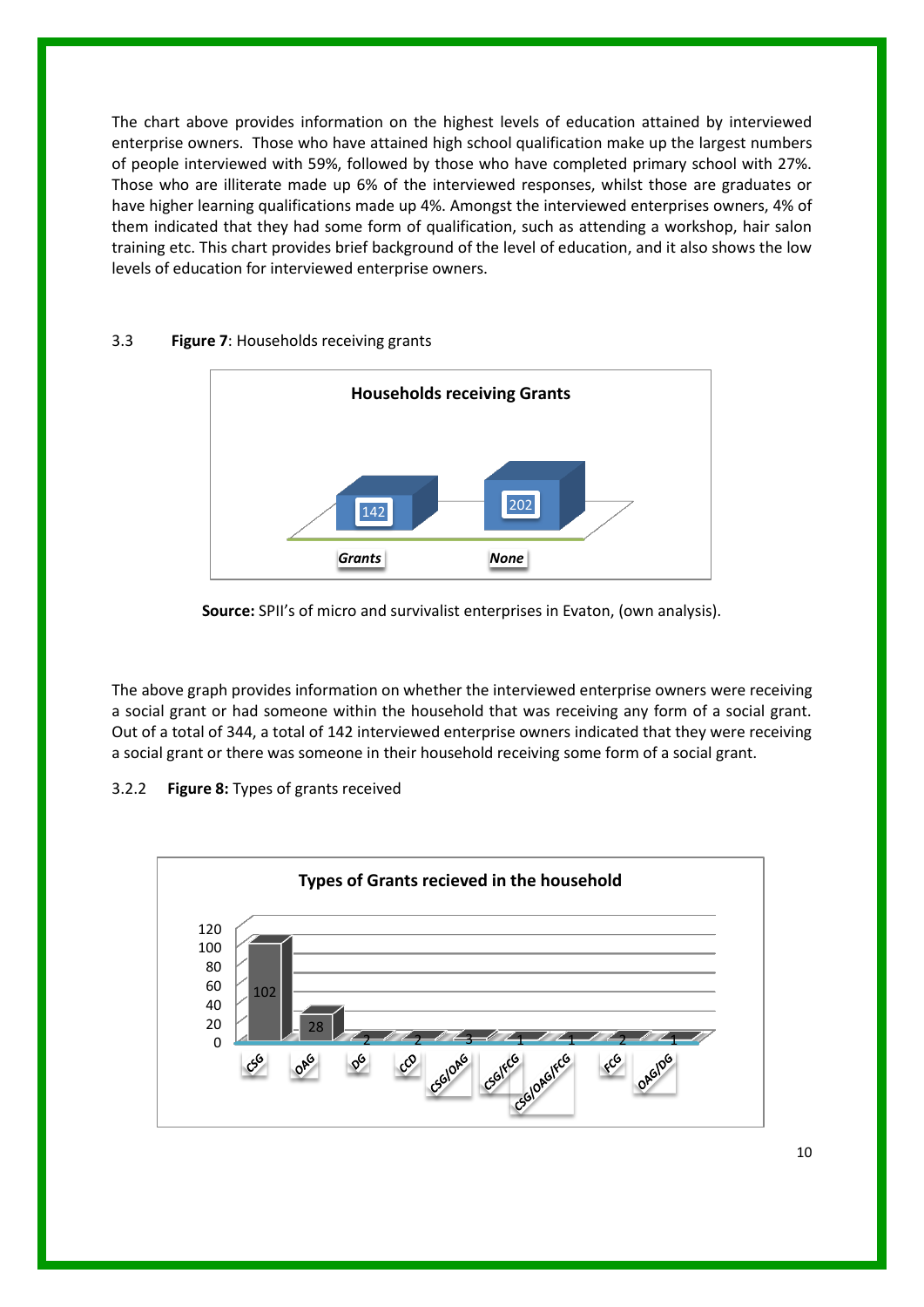#### **Source:** SPII's of micro and survivalist enterprises in Evaton, (own analysis).

The above graph provides information that builds on whether interviewed enterprise owners were receiving a social grant or they had someone in the household that was receiving a social grant. Out of a total of 142 interviewed enterprise owners who indicated that within the household, there had someone receiving some form of a social grant. A total of 100 interviewed enterprise owners indicated that they were receiving a Child Support Grant (CSG), over 20 indicated that they were receiving an Old Age Grant (OAG) and the remaining 20 social grants such as the Foster Care Grant (FCG), Disability Grant (DG), and some households received a combination of grants.

# 3.4. **Figure 9:** Use of formal financial services



## **Source**: SPII's of micro and survivalist enterprises in Evaton, (own analysis).

The chart above provides information on the use of formal sector financial services and it is an indication of the levels of access to these services. Out of the 346 respondents, 58% indicated that they had no access to a bank account and 42% indicated that they had a bank account. In this chart, it is clear that large amount of interviewed enterprise owners were not part of the greater financial inclusion agenda for low-income households.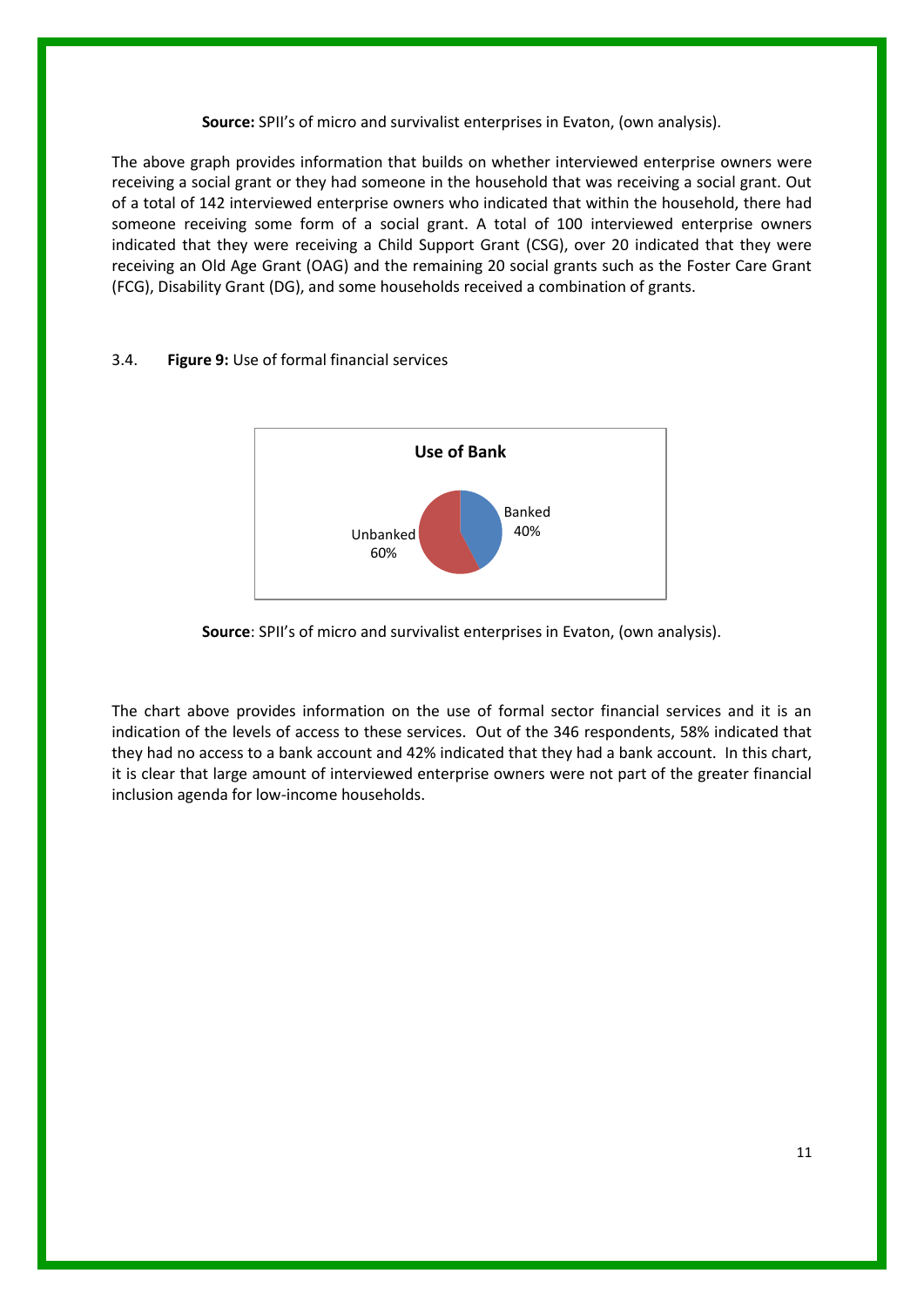#### 3.4.1 **Figure 10:** Type of Bank used



**Source:** SPII's of micro and survivalist enterprises in Evaton, (own analysis).

The chart provides information of on the use of banking services and the type of banks that interviewed enterprise owners used. 11% indicated that they used ABSA, whilst Capitec Bank and First National Bank (FNB) both had 8% of respondents indicating that they used this bank. Standard Bank had 6% and Nedbank with 5%. Postbank<sup>12</sup>, which is state subsidised banking facility had 2%. Although studies indicate that Capitec in the last two years has been the cheapest in transaction fees, ABSA still enjoyed a larger share of usage. What is also interesting is that Postbank, which offers no bank charges, and no interest, has the lowest share of usage.

1

 $12$  Postbank is government subsidised banking facility and operates out of national post offices.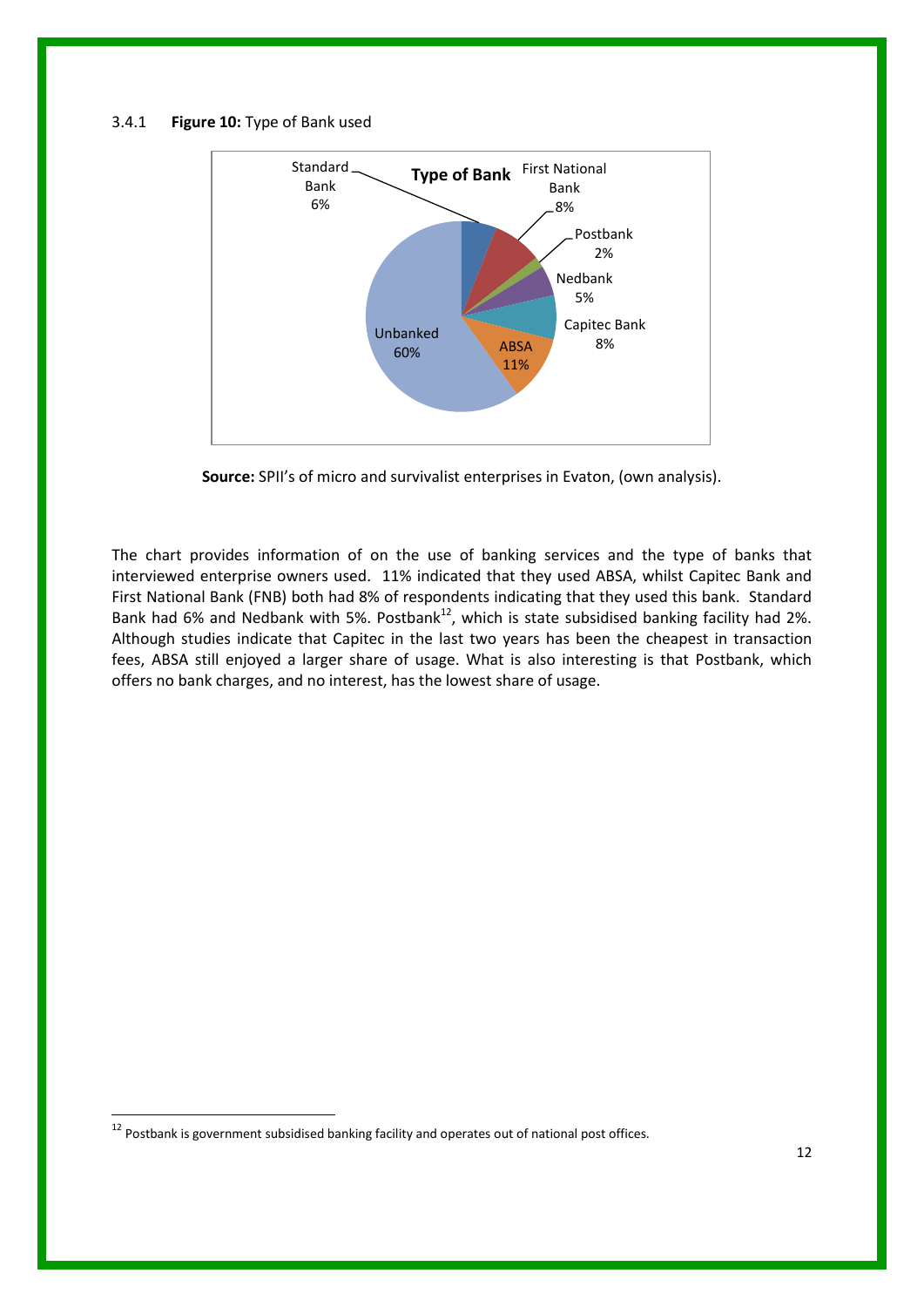#### 3.5. **Figure 11:** Where do you save?



**Source:** SPII's of micro and survivalist enterprises in Evaton, (own analysis).

The chart above provides information with regards to savings, and also, where they prefer to save their money. Those who do not save and those save using a bank a preferred mechanism for saving were both at 26%. The Stockvel made up 20% of the preferred place to save money and 17% indicated that they preferred other methods such as saving in the house. 5% of interviewed enterprise owners indicated that they used both stockvel and bank to save their money, whilst another 5% indicated that they preferred to use a burial society to save their money. Only 1% used both bank and burial society to save their money.

# 3.6. **Figure 12:** How much do you save per month?



**Source:** SPII's of micro and survivalist enterprises in Evaton, (own analysis).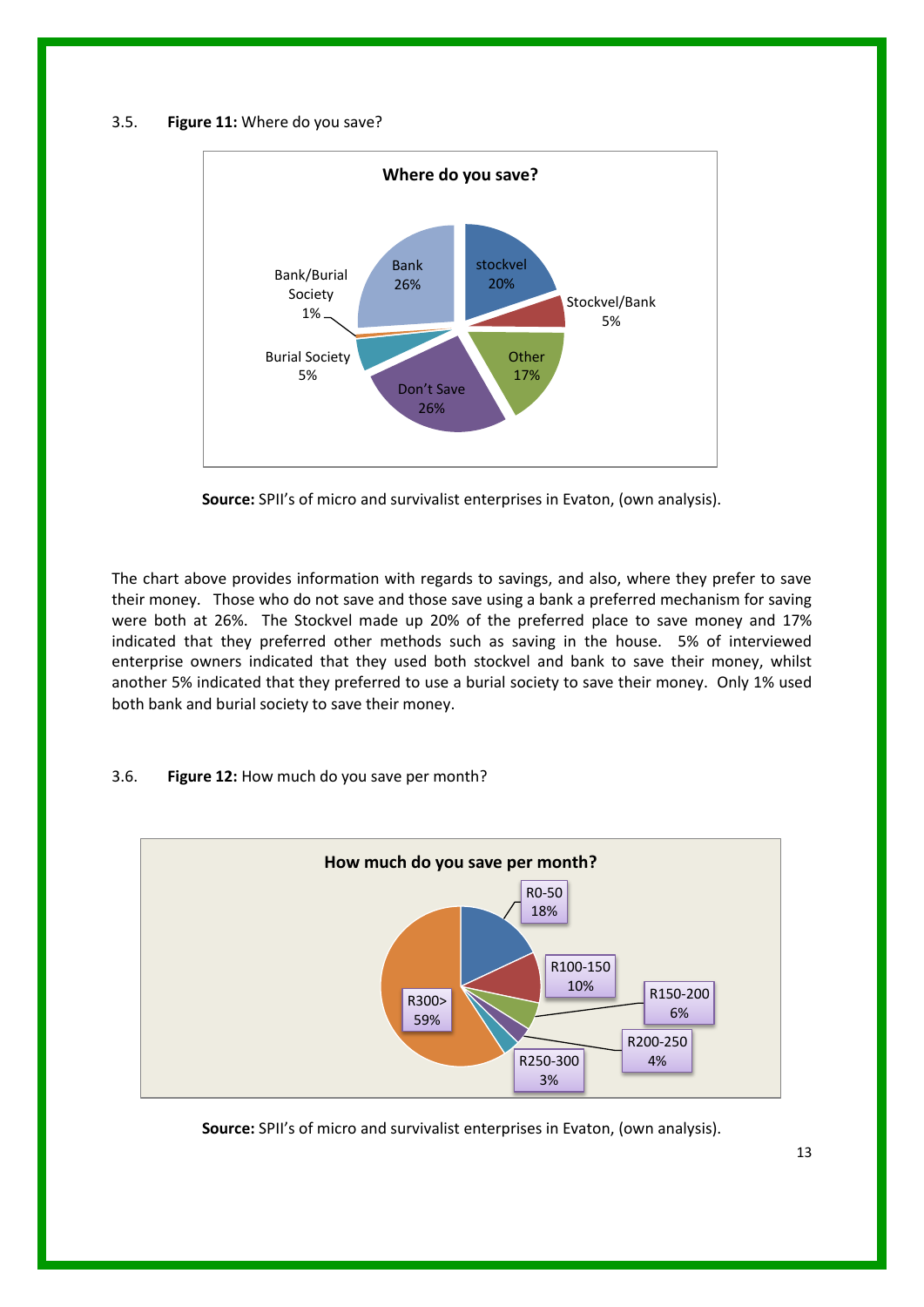Those who indicated that they do save; the chart above provides information on the maximum amount that they save a month. Over 59% of those who save indicated that they save above R300 per month. Those who save between R0-50 made up 18% of the total of those who reported to be saving on a monthly basis. 10% of those who save reported to be saving between R100-150 a month, whilst those who save between R150-R200 made up 6%. Lastly, those who save between R250-R300 made up 3% of those who reported to be saving on a monthly basis.



# 3.7. **Figure 13:** Record keeping

**Source:** SPII's of micro and survivalist enterprises in Evaton, (own analysis).

In the above graph, interviewed enterprise owners were asked whether they keep record of business transactions. Out of a total of 344, a total number of 85 indicated that they did not keep record of business transactions.

# 3.8 **Figure 14:** Profit making

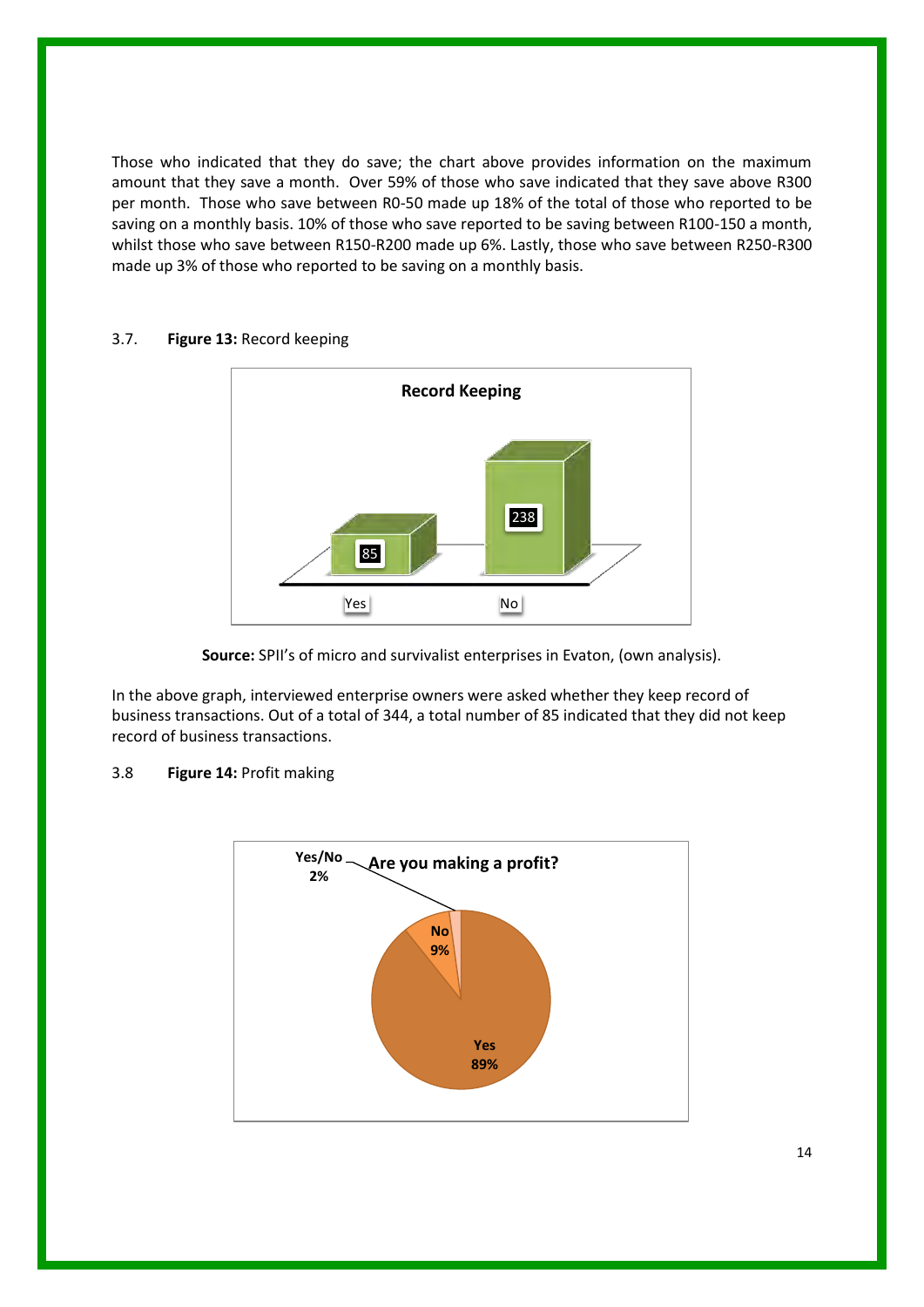## **Source:** SPII's of micro and survivalist enterprises in Evaton, (own analysis).

The chart above provides enterprise specific information, it sought to establish whether enterprise owners though their business were making a profit. Over 89% of enterprise owners indicated that their enterprise was making a profit. 9% of interviewed enterprise owners indicated that they were not making a profit, whilst 2% indicated stated yes and no. This was to highlight that some of the days they did and some of the days they didn't.



## 3.9. **Figure 15:** Area of supplier

**Source:** SPII's of micro and survivalist enterprises in Evaton, (own analysis).

In the graph above, enterprise indicate the area that they buy their supplier/stock. Evaton is located 60 km south of South Africa's main economic hub, Johannesburg. Over 28% indicated that they procure their suppliers from the Johannesburg Fresh Produce (JFP). This applies to those who use and sell fruits and vegetables. However, 23% indicated that they procured from the newly built Chinese Mall in Evaton, whilst 14% indicated that they use the Evaton Plaza to procure business supplies. Lastly, 14% indicated that they procure their supplies in Vereeniging and Vanderbijl Park, which is local Central Business District (CBD), and it is 25 minutes away on public transport. Evaton Plaza (14%), Sebokeng Plaza (7%), Chinese Mall (23%) are located within Evaton, and in most instances its one taxi ride or a walk away from the suppliers.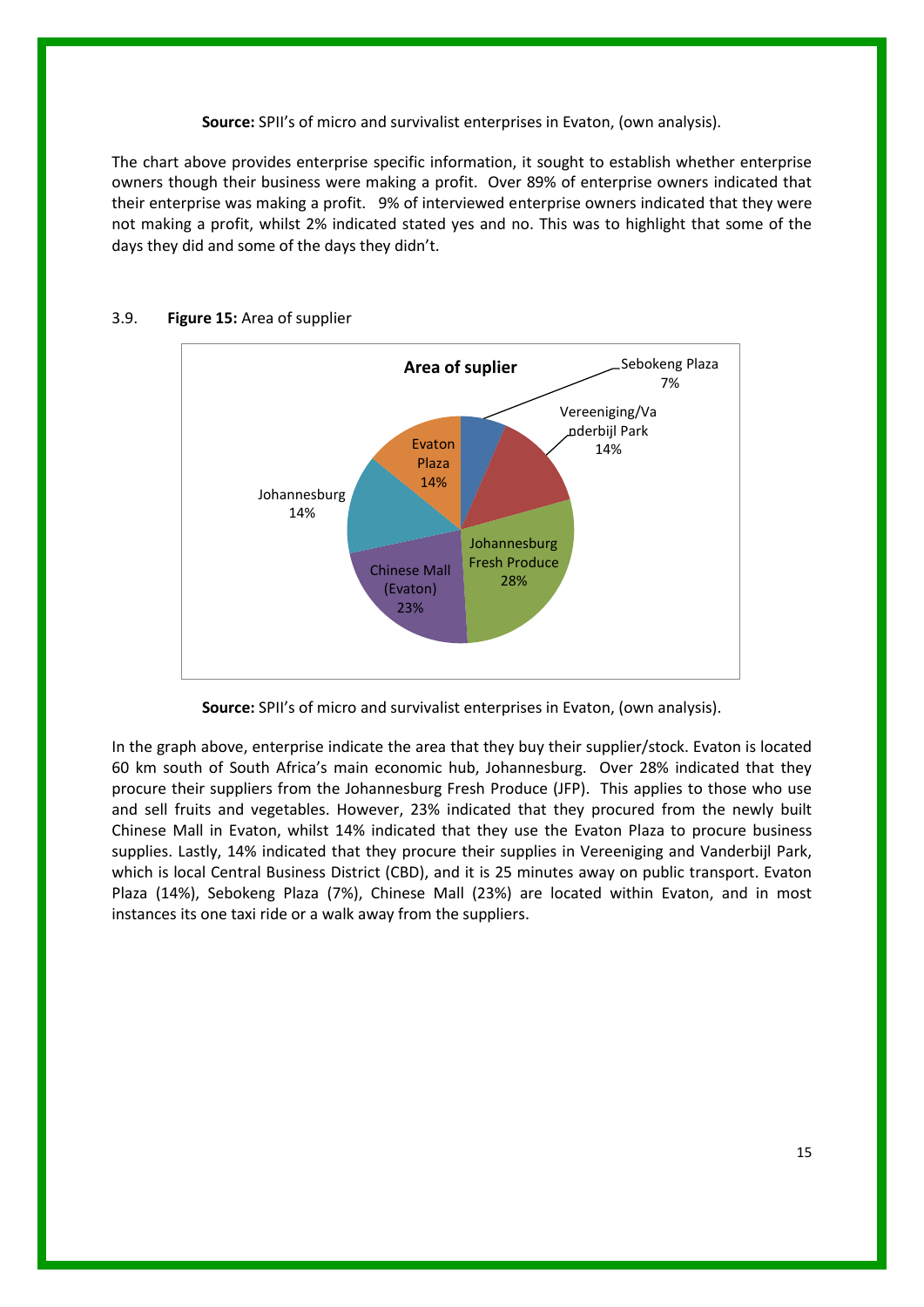### 3.10 **Figure 16:** Business needs



**Source:** SPII's of micro and survivalist enterprises in Evaton, (own analysis).

In the questionnaire, enterprise owners were asked to identify what they deem the most important needs of the business. The chart above provides information of what enterprise owners see as the most important and immediate need for the business. 43% identified poor infrastructure as inhibiting their business growth, and 18% view transport costs as a major challenge to business growth. 15% of enterprise owners deem lack of sufficient stock as a major constraint to the business and important aspect why the business was not growing. 13% identify the lack of funding, as in financial assistance or ability to access credit as a key constraint to their business growth, whilst 7% identified lack of business specific equipment as one of the key business issues that need to be addressed. Lastly, 4% could not point out a business need, and in most instances, they stated that they may be undertaking the wrong business.



#### 3.11. **Figure 17:** Participate in basic business management and financial literacy training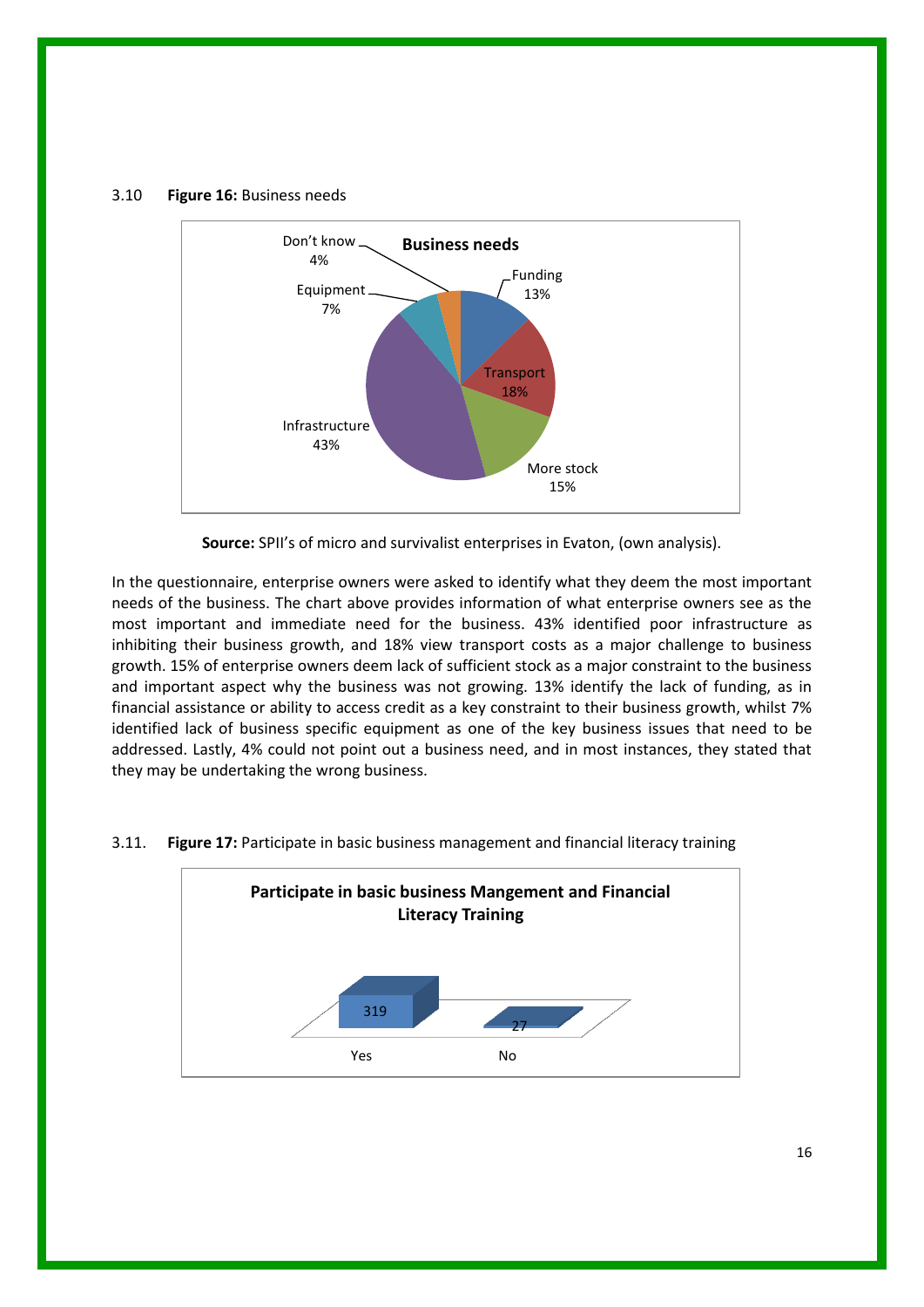#### **Source:** SPII's of micro and survivalist enterprises in Evaton, (own analysis).

Due to the nature of their informal activity, and the challenges that arise with operating informally, the graph above provides information about enterprise owner's willingness to participate in a capacity building programme, which includes basic business and financial literacy training. Out of 344 interviewed enteprises, 319 stated that they would be willing to participate in the basic business management skills and financial literacy training over a period of the programme.

3.12. **Figure 18:** Availability for training on basic business management and financial literacy training.



**Source:** SPII's of micro and survivalist enterprises in Evaton, (own analysis).

The chart above provides information on the availability, and time that interviewed enterprise owner's preferred time to attend a basic business management and financial literacy training workshop for a period of three days. Over 50% of those that indicated that they would be willing to attend the three day training on basic business management and financial literacy training in the morning. 29% indicated that they would be available the whole day. 21% indicated that they preferred to attend the trhee day training in the afternoon. The times indicated by enterprise owners are an indication of the nature of the work for those who operate in the informal economy. It is not uncommon for many people to be done by the afternoon, and this could include those who make fast foods at social grants pay points,

# **4. Discussion**

Since its acclaimed discovery in the 1970's in Kenya, the informal economy/sector has had a significant amount of literature dedicated to understanding it. Chen *et al* (2001) argue that the work of Nobel Peace Prize winner, Arthur Lewis has largely influence the way the informal economy is viewed and addressed. The experience in 1960's in Japan and America largely supported this policy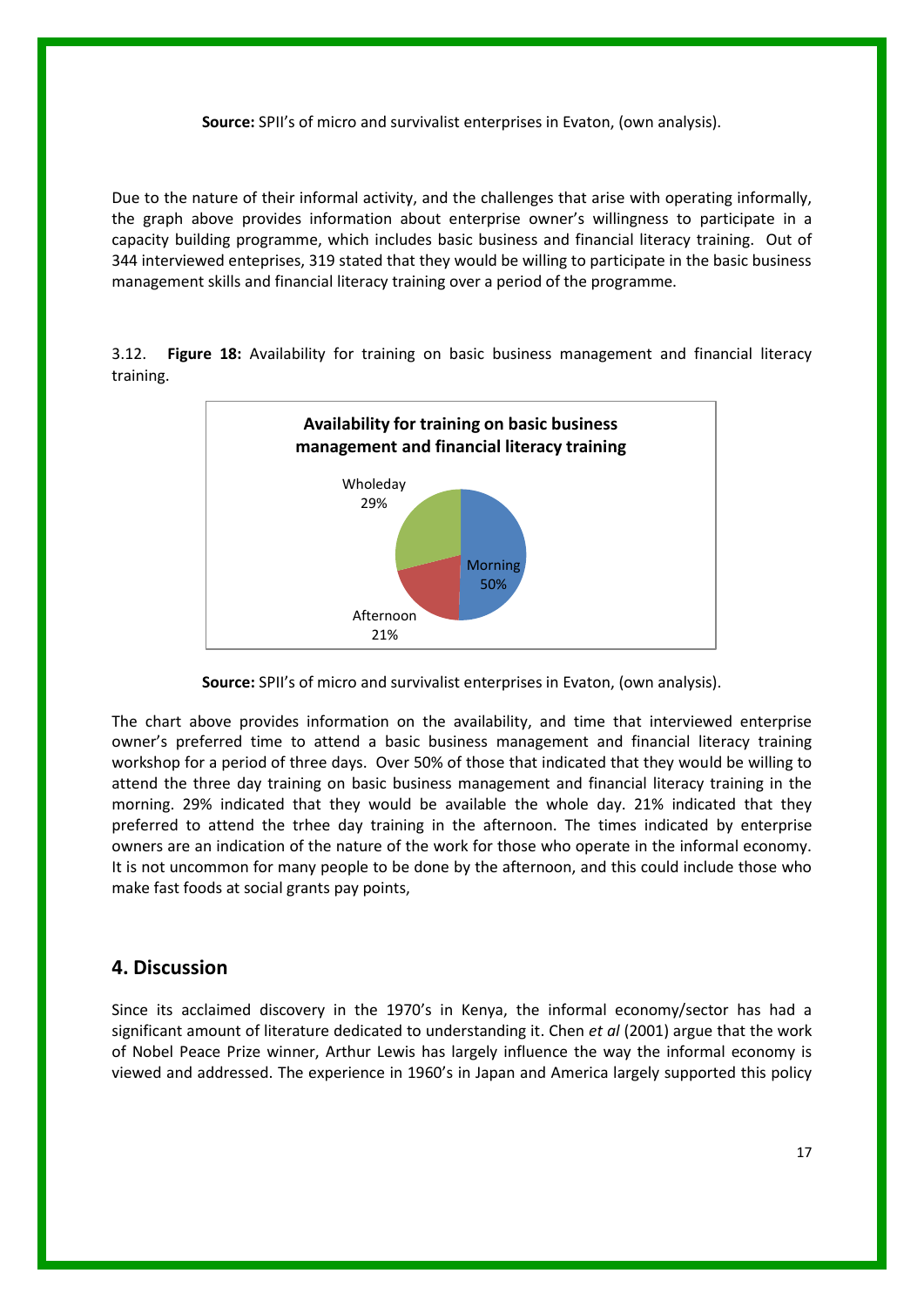premise.<sup>13</sup> Despite this belief, in the developing world, the informal economy was not disappearing, rather it was growing. In most instances, the economy does seem to swell during times of recession and economic growth in all the regions of the world.<sup>14</sup> This report does not seek to discuss the informal economy in its entirety. However, it does seek to highlight the key issues about the informal economy and more importantly, its extent and reach in the South African context

In the 1970s, the International Labour Organisation (ILO), out of concern for the high levels of unemployment in developing countries, initiated a number of studies and fact-finding missions to a select group of countries. The results of these studies highlighted a number of important findings and conclusions about the informal economy. Significantly, it was observed that the informal economy was: firstly, not marginal or peripheral- in fact that is inextricably linked to the formal economy, secondly, not unproductive but rather that is constituted by profitable and efficient enterprises, thirdly, not un-innovative and thus provided competition to the established and formal enterprises. Fourthly, the informal economy is very diverse and cuts across many sectors of the economy including the highly regulated sectors such as financial services, education, and health and information communication technology. Lastly, it encompasses entities operating both small and large business as well as self-employed and paid employees.

In the South African context, the informal economy continues to be peripheral to first economy. There were efforts to engage with the concept of the informal economy in South Africa, especially after the speech by Thabo Mbeki (2003), where he stated that South Africa has a dual economy, first and second economies. Phillips (2003) argues that the Presidency Commissioned Review of targeted support for the second economy did not thoroughly engage with the concept of Second economy. Instead, the emphasis was placed on the use of the term, and on highlighting challenges of poverty and economic marginalisation, compared to focusing on the development of individuals and enterprises that operate in this sector.<sup>15</sup> There is a need for a thorough analysis of the role of the informal economy and the terms of incorporation, especially as an economic generating opportunity for the poor and marginalised. Compared to its counterparts in the developing world, the informal economy in South Africa is largely underdeveloped and smaller, despite the high levels of poverty and unemployment. <sup>16</sup> Countries such as Ghana, India and Kenya, the informal economy are seen as an avenue for job creation and poverty alleviation. The informal sector in Sub-Saharan Africa is responsible for nearly 55% of GDP and 77% of non-agricultural employment.<sup>17</sup>

South Africa's regulatory environment and policy context under apartheid increased the barriers to economic participation and overlooked whole categories of the informal economy. This resulted in a missing regulatory environment, which has proved to be to informal sector operators. The policy regime under the apartheid government made most formal economic participation for black people in urban areas illegal.  $^{18}$  Under the incumbent administration, the informal economy remains peripheral to the formal economy. This highlights the need for a thorough analysis of the role of the

1

 $^{13}$  It was assumed that the manufacturing/industrial sector would grow and expand tremendously and the industrial sector would absorb the vast and readily available supply of labour in the developing countries.

 $14$  See City of Johannesburg (2011).

<sup>&</sup>lt;sup>15</sup> See Phillips, K (2011).

<sup>&</sup>lt;sup>16</sup> The apartheid policy which did not allow black people to establish and run business in urban areas has been highlighted as part of the reasons why the levels of entrepreneurship have been low amongst the black majority in So6uth Africa.  $17$  See ILO (2002)

<sup>18</sup> See SERI, 2011.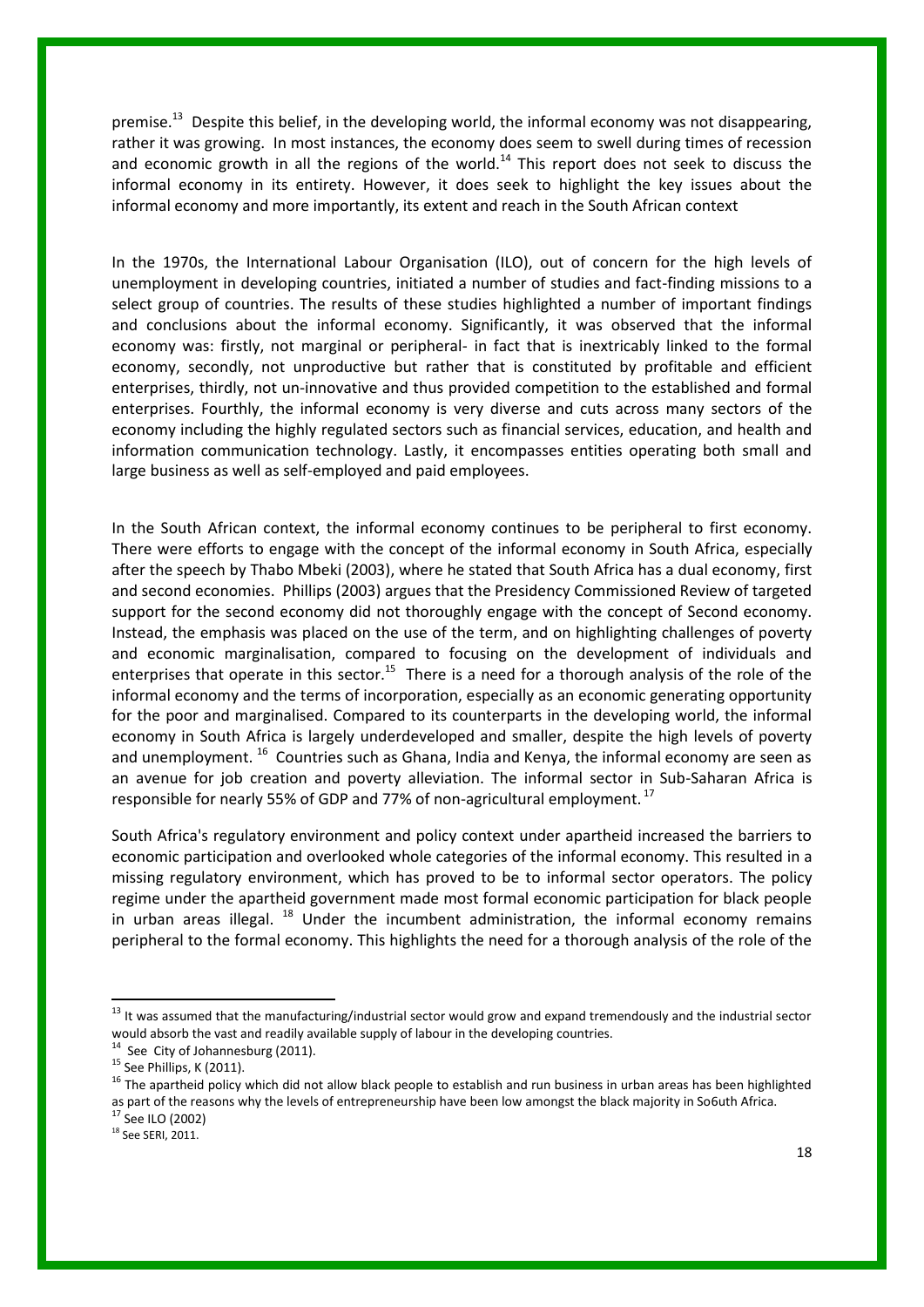informal economy and the terms for incorporation, especially as an economic generating opportunity for the poor and marginalised.

The scoping exercise was meant to establish whether there was a link between social grant recipient households and economic generating activities in the informal economy. 344 enterprises owners were interviewed and the sample size was sufficient to be able to draw conclusion for designing interventions for SPII's proposed *Social Protection and Local economic Development: Graduation Pilot Project*. Key issues that emerged from the survey include the following:

#### **4.1 Use of Bank**

Historically, the finance sector did not cater to previously disadvantaged groups. This point was stressed by Pravin Ghordhan in his 2011 Budget Speech that there is a need to "transform the financial sector' in South Africa". The results from the scoping exercise also indicate that 60% of enterprise owners did not have a bank account and thus did not have access to formal savings mechanism. Due to the new system introduced by the South African Social Security Agency (SASSA), the custodians of the social security system in South Africa. All social grants recipients had to register or reregister so that they could access their money through a new electronic system. A 2011 country report by CGAP was critical of this move as they point out that there was no indication from the interviews that there a clear coordination between departments with regards to greater inclusion to social grants.<sup>19</sup> In their analysis, CGAP (2011) note that SASSA had the objective to migrate recipients from cash payments to electronic payments, this move was motivated by the need to reduce the cost of delivering this service than pushing the financial inclusion agenda. <sup>20</sup>

#### **4.2. Social grants received**

1

The results are indication that in the absence of employment in the formal sector, many people are carving a living in the informal economy. This focus on this research was establishing whether there was linkage between economic generating activities and social grants. The results show that there is a clear linkage that exists. These direct means-tested cash transfers provided by government to over 16 million people, forms one pillar of state's social security system. Social security is divided into two pillars, namely social grant system and the contributory social insurance. The Old Age Grant (OAG), War Veterans Grant (WVG), Disability Grant (DG), Grant-in-Grant (GIG), Foster Child Care Grant (FSG) and Child Support Grant (CSG) make up the different social grants.

<sup>19</sup> The report covers interviews with three government agencies (Department of Social Development, South African Social Secuirty Agency, National Treasury, Standard Bank, ALL PAY and 10 focus groups.  $20$  See CGAP, (2011).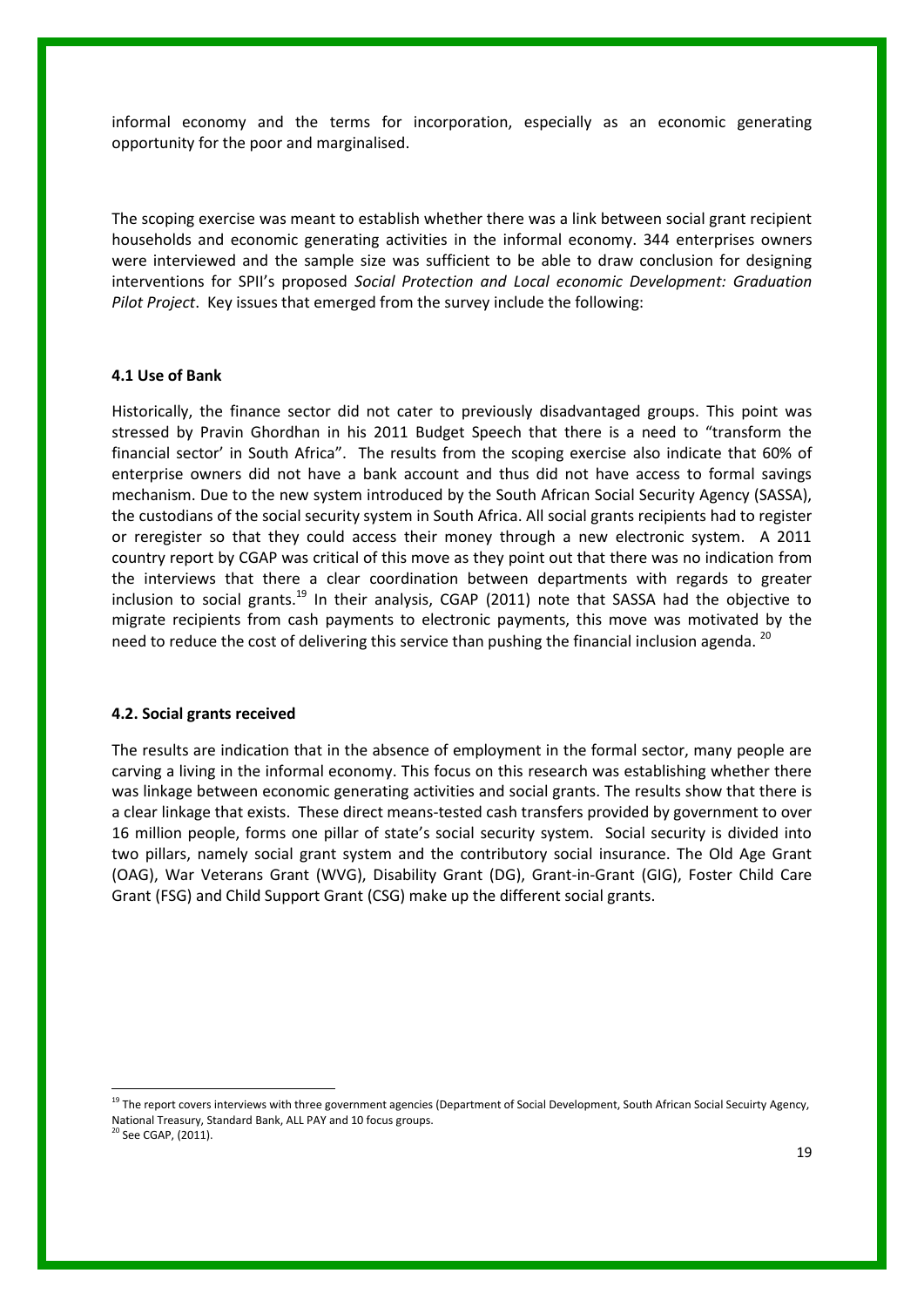

Source: National Treasury, 2008-2013

Out of the 346 interviewed enterprises 142 indicated that in the household they had someone receiving a social grant. Out of the 142 who indicated that they had someone in the household receiving a social grant, 100 indicated that they were receiving a CSG. In 2013, the CSG was valued at R290 per month per child under the age of  $18<sup>21</sup>$ , and it is the lowest in monetary value. Due to South Africa's means-tested social grant system, in order to qualify for the CSG, the guardian of the child has to earn R34 000 if single, and R78 000 if married annually. Advocates of increasing the amount have often noted that there is a need to increase the value of the grants, as the means-test is a clear indication of economic vulnerability.

## **4.3. Levels of savings and mechanism for saving**

According to the National Treasury, South African households are struggling to save. The gross household savings rate as % of Gross Domestic Product was 1.7% in 2012, and net household savings rate as % of GDP was 0%, also in 2012. One of the reasons stated was that there was a lack of information at people's disposal. The National Treasury also highlighted the following as amongst the reasons why South African households experienced low levels of saving: high unemployment, easy access to credit, low financial literacy, high level of indebtedness, returns of traditional savings products are low, and short-termism; most people focus on short term consumption. As a result, government is considering a number of reforms and initiatives to support and encourage household savings, which will include financial inclusion, consumer protection, financial literacy, retirement funds and universal social Old Age Gran without the means-test.  $^{22}$ 

 $21$  Over 11 million people were receiving the CSG in 2013

<sup>&</sup>lt;sup>22</sup> Makhubela. O. 2013. Household Savings: A policy challenge and perspective from government. A presentation made to the National Economic and Labour Council (NEDLAC).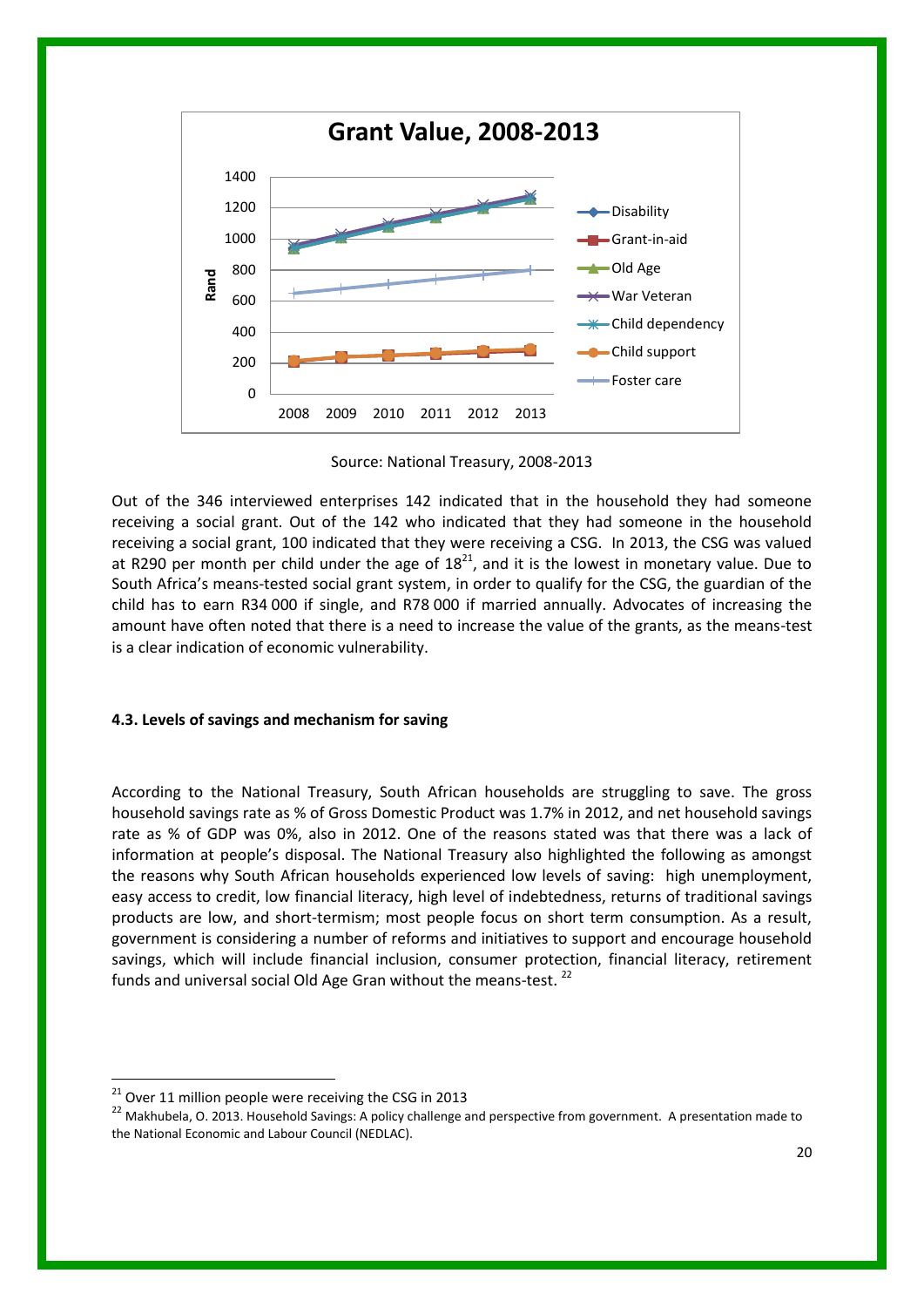The survey also collaborated with the findings by the National Treasury, and 60% of interviewed enterprise owners did not have a formal bank account. More importantly, due to the low levels of education amongst interviewed enterprise owners, this also stressed the need for the proposed intervention by government for greater financial literacy programs that are tailored for those with low levels of education. However, the results also show that many people prefer to use Stockvels and Burial Societies as a mechanism for savings. This also highlights the need for further research that will enable better understanding of the role of Stockvels and Burial Societies as a cheaper and easily accessible mechanism for saving for low income households.

#### **4.4 Profit making**

The profit making aspect of the interview needed to be dealt with care and needed good interview skills to be able to unpack the different ways that interviewees view their businesses in relation to profit making. A high number of interviewed enterprise owners did not keep record of business transaction and as result, this section relied on qualitative data to establish how the enterprise sees as profit and what keeps him coming back every day to do the same thing. Interviewed enterprise owners indicated that their ability to buy more stock, provide food for the households, send children to school and the fact that they have been undertaking this activity for a number of years is an indication that they were making a profit.

#### **4.6. Challenges experienced by enterprise owners**

At a national level, there is no policy framework that seeks to promote the growth and sustainability of people and businesses that operate in the informal economy. The City of Durban is the first South African city that has recognised the need to develop the informal economy.<sup>23</sup> Lack of infrastructure, lack of access to financial services, business development and lack of access to training were identified as key constraints to their business growth by enterprise owners.

# **5. Conclusion**

**.** 

The research shows that the poor have a potential for entrepreneurship that needs to be harnessed and strengthened. The 2012 National Development Plan also recognises that there is a need to strengthen people livelihood strategies. Despite this policy premise by the National Planning Commission (NPC), there is still that lack of formal recognition in the South African context to address the issue of the informal economy and its potential as job creating avenue. The current

<sup>&</sup>lt;sup>23</sup> The City of Durban's Informal Economy Policy has been lauded as been progressive in its approach to towards those who operate in the informal economy in the City of Durban.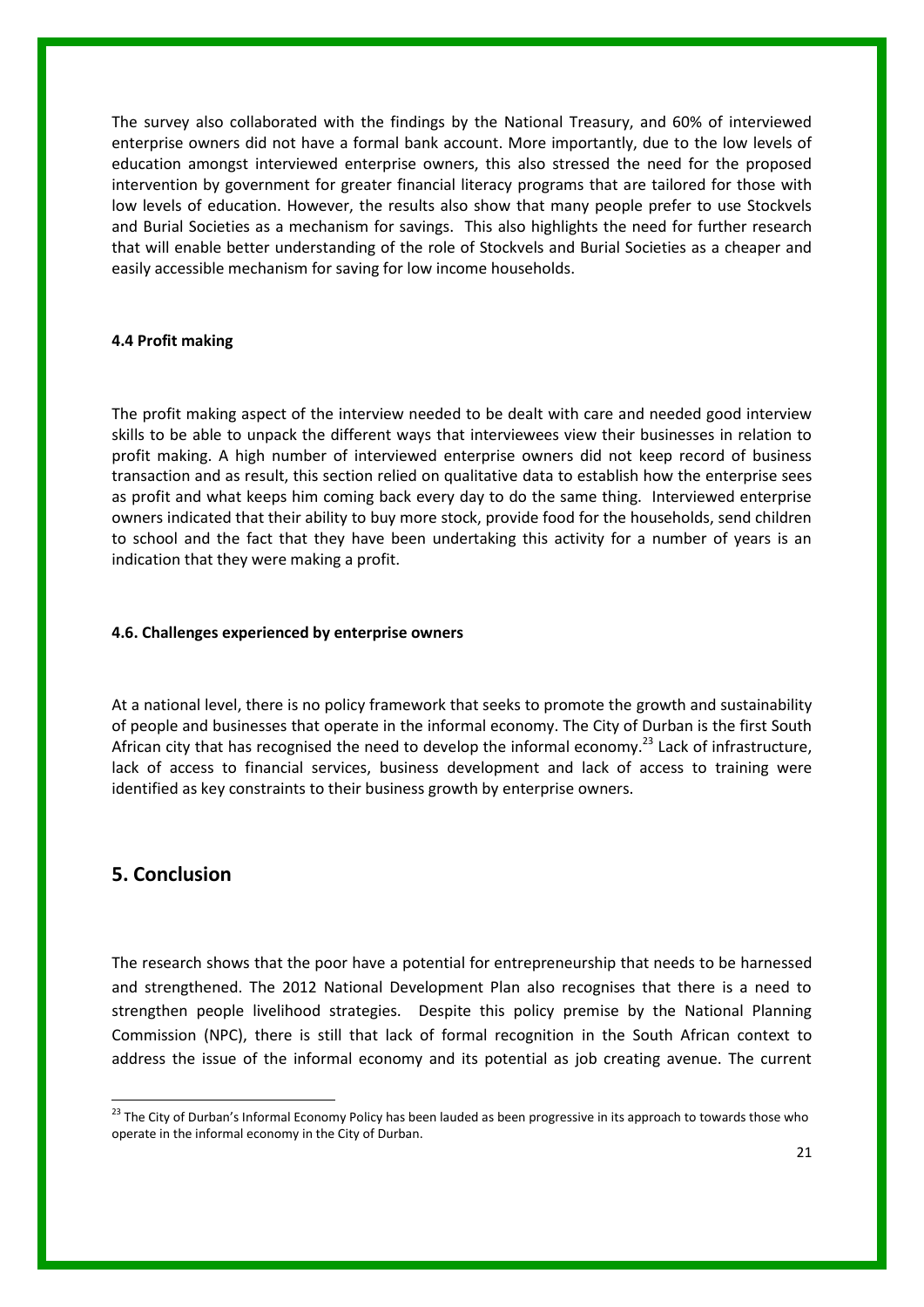approach in the South African context seems to ignore those who operate in the informal economy, and a result, there is always a mismatch between what the sector needs in terms of interventions. There is a greater emphasis on formalising the informal sector, rather than placing emphasis on the human development of those who operate in the informal economy. Just the same as the formal sector invests in the wellness and productivity of its employees, there is a need to relook at this with regard to the informal sector if we are to address the high levels of unemployment, poverty and inequality in South Africa. However, this will remain a fleeting illusion to be pursued in South Africa if we still believe that the formal sector will create enough jobs to absorb the large numbers of lowskilled, badly educated poor black people into the labour force.